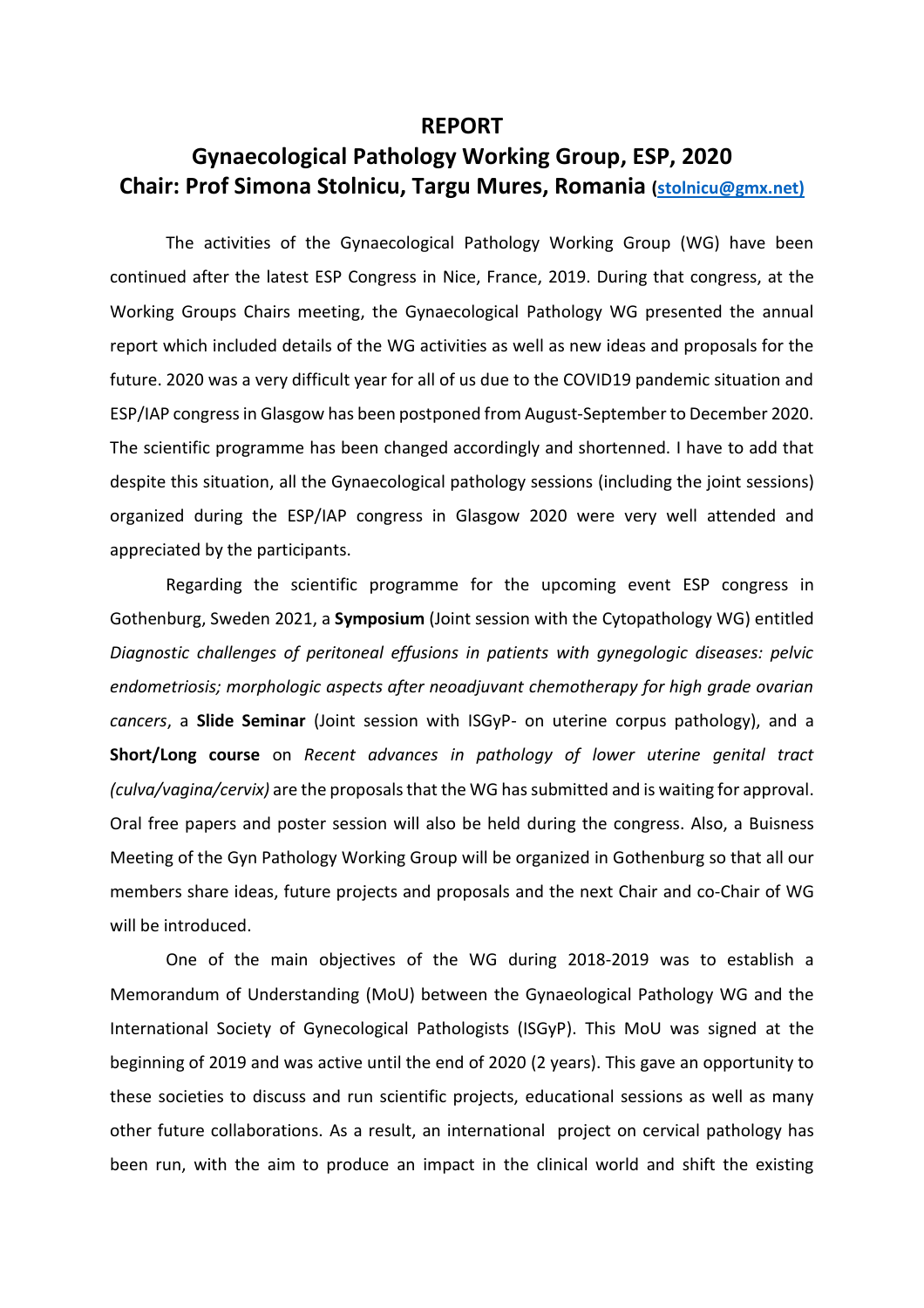paradigm on the classification and staging systems. As a result, an Workshop dedicated on the topis was held in Los Angeles in March 2020 and a special number of International Journal of Gynecological Pathology will include multiple papers on this topic, in which members of both societes were involved. Also, a joint session of the two societies was taken place at the present ESP congress in Glasgow and a second session was taken place at IGCS congress in Rome. I hope that the MoU will go on in the future.

Another main objective of the WG in 2020 was to reactivate the ESCOP Gynecological pathology faculty since some of the members have already retaired (Mike Wells and Lynn Hirschowitz). Due to the pandemic situation the ESCOP activities have been canceled and replaced by webinars. A webinar on Gynecologic Pathology has been organizsed by members of the WG during 2020 and will take place on February 4th 2021.

Also, regarding the ESP advanced training centers and Giordano fellowship, our gynecologic pathology WG has made a new proposal during last year and Karolinska Institute in Stokholm Sweden has become a center of excellence in gynecologic pathology. Again, due to pandemic situation, this activity was postponed for next year.

Regarding the education mission of the WG the Gynaecological Pathology, the WG has been already submitted the Questions for the pathology progress test/UEMS Board of Pathology examination in order to support this project, which is providing a web-based pathology progress test to all pathology trainees in Europe as an instrument for periodic selfevaluation (which corresponds to the standards set by UEMS for certification in Pathology in EU).

Evenmore, members as well as the Chair of the WG are continously involved in giving lectures at different international societies congresses during 2020 (such as ASCP congress Austin USA, IGCS congress in Rome, USCAP meeting in Los Angeles USA).

Our WG has run several scientific projects during the last year focused on endocervical adenocarcinomas (stage FIGO IA and IB tumors, various microscopic subtypes) in which many members of the WG agreed to participate and to share their cases. As a result, multiple papers and congress presentations have been prepared.

When Prof Raspollini finished her duty in Amsterdam in 2017, she reported that the WG has 130 members, we have now 209 members and i continously encourage people to register to the WG, which is an easy-to-do on-line process and gives many advantages to the ESP members.